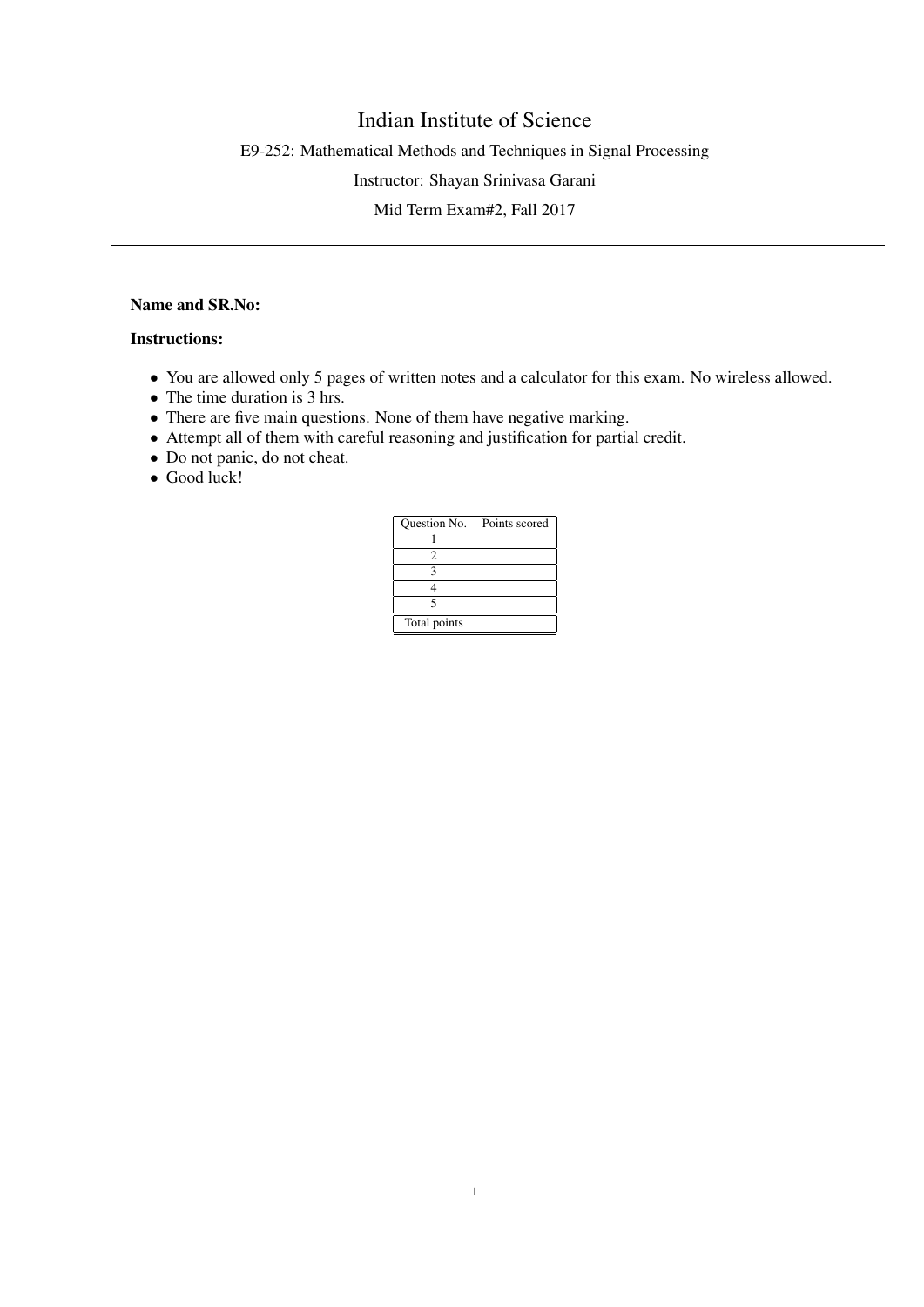PROBLEM 1: An analog signal  $s(t)$  has a spectrum as shown in Figure 1. The maximum frequency in the signal as per the spectrum is  $\omega_{\text{max}}$  Hz. According to the sampling theorem, we must be able to reconstruct the signal by sampling at a rate  $f_s > 2\omega_{\text{max}}$  followed by an anti-aliasing filter. Is it possible to sample at less than the Nyquist rate and reconstruct the signal? Discuss the situation carefully. (15 pts.) Hint: You do not need any compressive sampling or other recent sampling ideas except what has been discussed in the class.



FIGURE 1. Spectrum of an analog signal.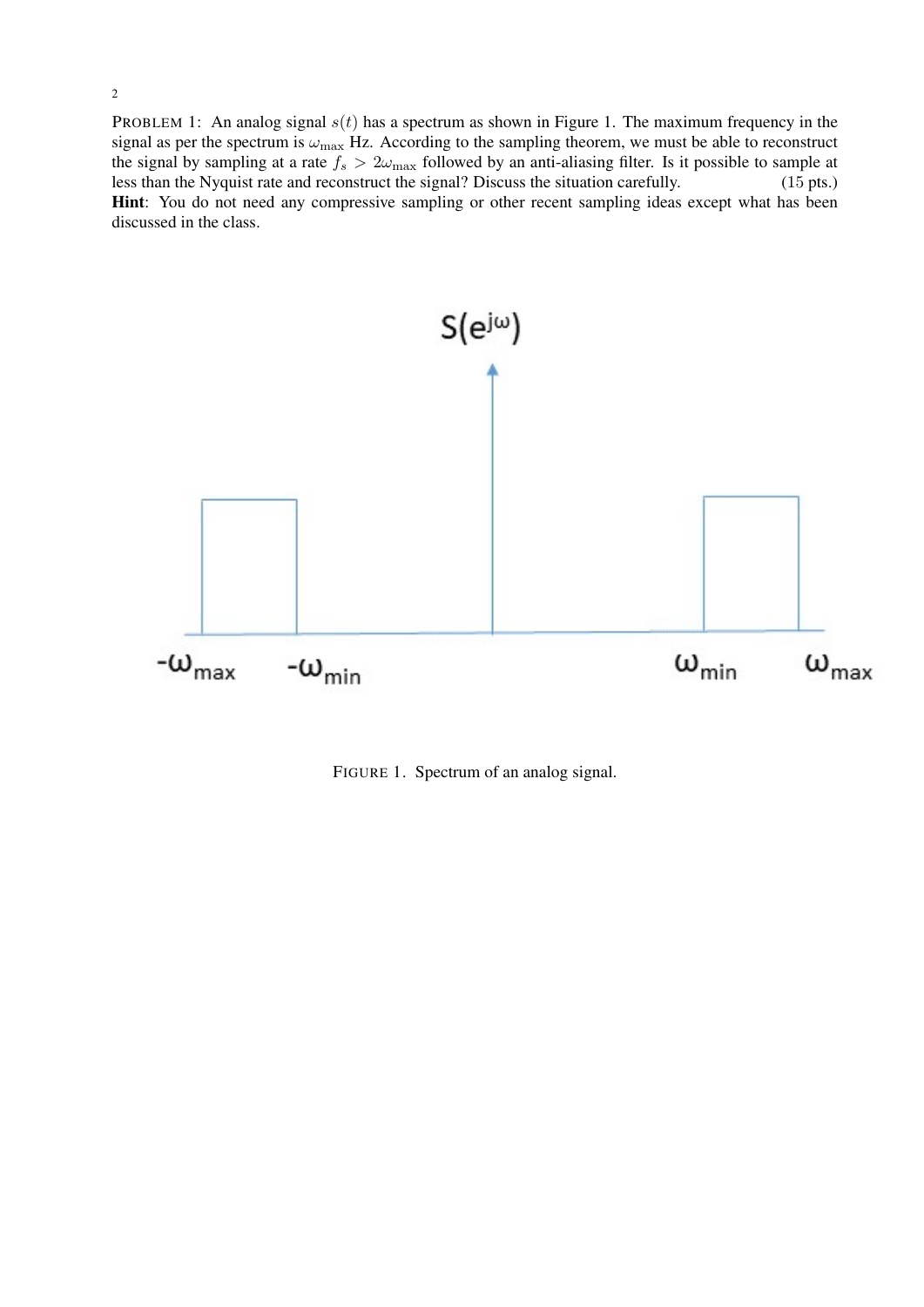PROBLEM 2: A student was performing measurements on a frequency reporting device. In an experimental report, the student mentioned that, while experimenting with pure sine waves, to account for frequency deviations of the device, he averaged the signal over a 0.5 ms time interval. He claimed that the device was producing frequencies accurately up to 0.1 KHz. Are the conclusions correct? Justify. (10 pts.) producing frequencies accurately up to  $0.1$  KHz. Are the conclusions correct? Justify.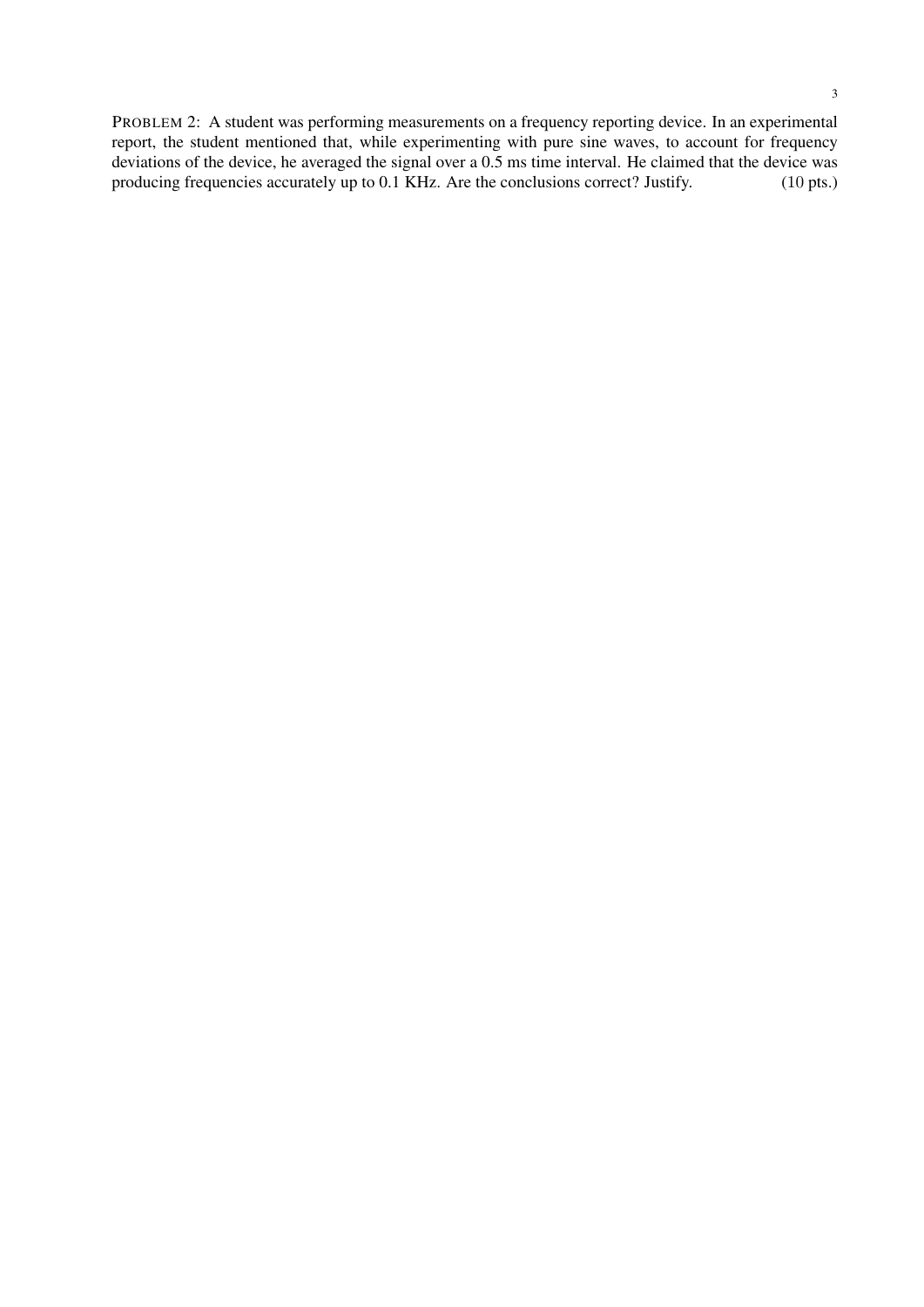PROBLEM 3: Let  $\mathcal{V}_p$  denote the space comprised of all functions  $s(t) \in L^2(R)$  such that the support of s(t) is over  $[-2^{-p}, 2^{-p}]$ . Examine if  $\{\mathcal{V}_p\}_{p \in \mathcal{Z}}$  is a multiresolution analysis. You need to examine all the properties.  $(25 \text{ pts.})$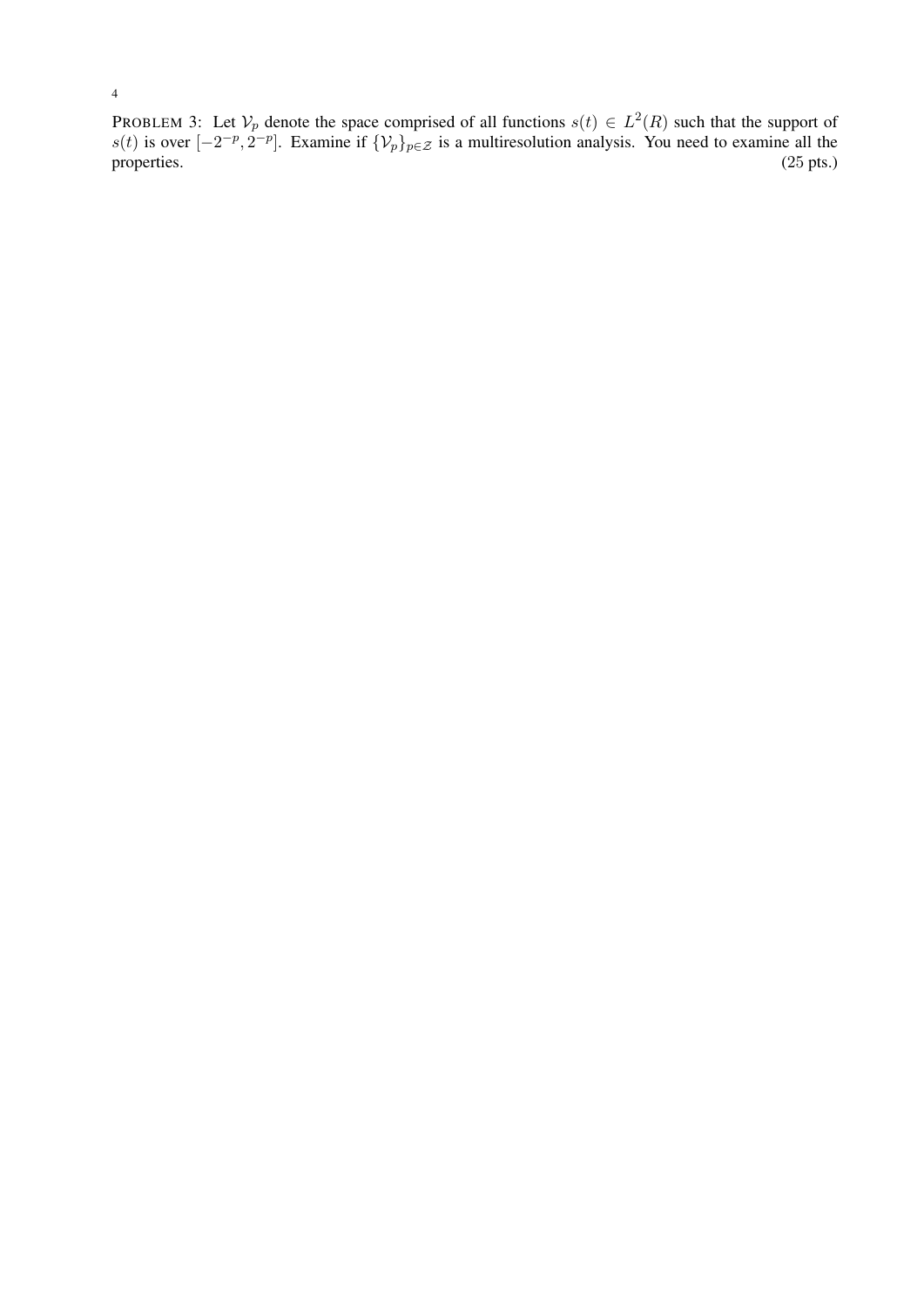PROBLEM 4: Expand the signal  $s(t) = t^2$  over the interval [-1,1] using Haar wavelets up to a resolution of 0.25. Sketch the wavelet expansion. What is the approximation error? (20 pts.)